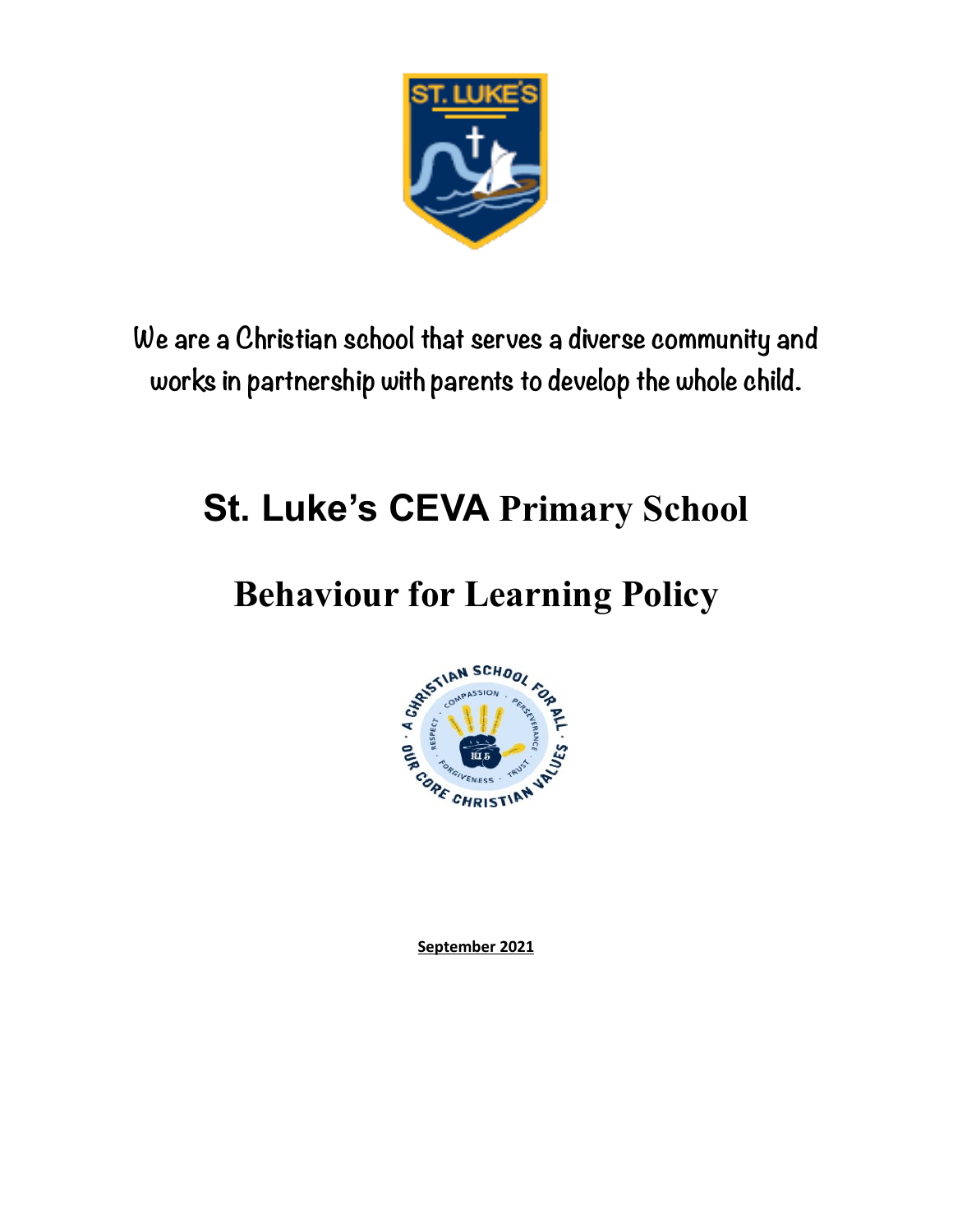**At St. Luke's CEVA Primary School** we aim to create a positive, safe and secure learning environment based upon **mutual respect** and **high expectations**, so that all members of the school community can excel and enjoy a full school life. This reflects our belief that every child is a unique to God and entitled to be given every opportunity to be the best that they can be in all respects.

### **Our aims:**

**To create positive relationships** through mutual respect and restorative justice.

### **Following the example of Jesus we aim to follow our Core Christian Values (CCV) of Compassion, Forgiveness, Respect, Perseverance and Trust because;**

#### **We use our values to:**

**ensure we all have rights and responsibilities** and believe that everyone in the school is important and to be valued. We expect each individual to respect others, their families, their cultures and beliefs - ensuring fairness/equity of treatment for all:

 **Encourage self-discipline** and a reflective mind-set, where pupils are able to recognise and manage their own behaviour and treat each other and staff with courtesy and respect,

**Lead by example**. Adults are key role-models and should at all times set a good example – being assertive, consistent, fair, approachable and willing to listen,

 **Work in partnership** - to form positive relationships with parents and carers to develop a shared responsibility in the implementation of the school's policies,

 **Demonstrate consistency** of response to both positive and negative behaviour,

**Challenge** all to ensure that all lessons fully engage and meet the needs and interests of all students,

**To be Proud to be at St. Luke's** - to encourage all students to take pride in their academic work, enrichment activities, representing the school in competition and in everyday appearance.

### **Treating each other appropriately and with kindness**

We want everyone to feel included, respected and safe in our school. We will not tolerate verbal abuse, which includes name-calling and sexist comments.

**Sexist comments** are those which discriminate based on sex, particularly against women.

**Sexism** also includes behaviour or attitudes that create stereotypes of social roles based on sex. All staff and pupils are encouraged to call out and/or report this behaviour. If anyone make these comments, we will:

- Ask them to apologise to anyone the comment was directed at
- Support and educate them to understand why the comment may have been harmful
- Monitor their behaviour for any recurrence
- Escalate the sanction if appropriate

For pupils our RE&RSE curriculum will cover what healthy and respectful behaviour towards one another looks like.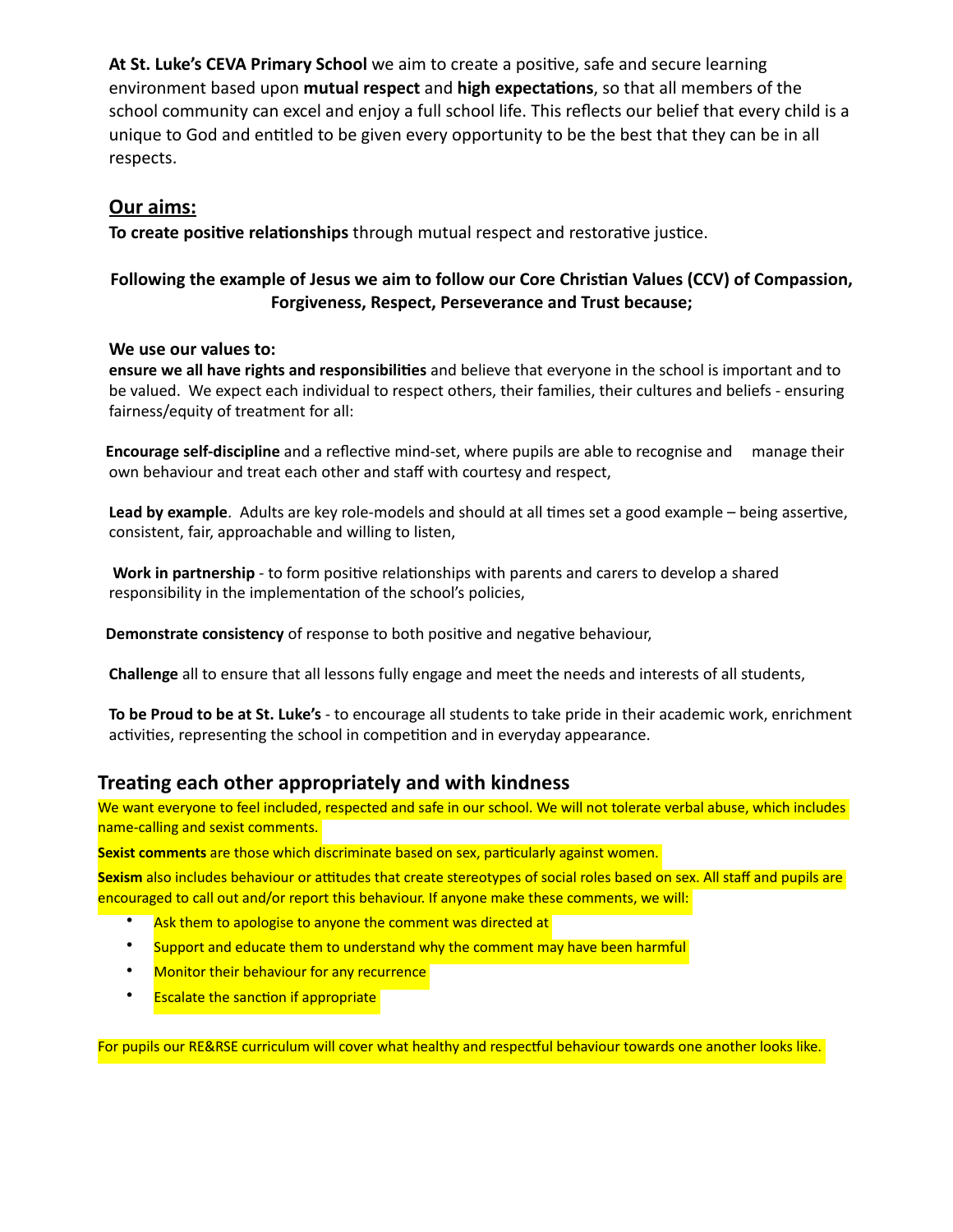#### **Expectations**

#### *You can expect the adults at St. Luke's to:*

uphold the principle of mutual respect; have high expectations for all students; maintain a calm manner & learning climate with clear, consistent routines; build positive relationships and lead by example; promote personal responsibility and self-management; be fair and consistent in response to positive and negative behaviour; acknowledge and praise pupils when they try their best.

#### *St. Luke's students are expected at all times to:*

uphold the principle of mutual respect and have regard for authority; take responsibility for their own actions; reflect carefully on the impact of their behaviour; have high expectations for themselves; participate fully, embrace challenges and collaborate effectively in lessons; promote the good name of the school by being positive role models both inside and outside of school; keep themselves and each other safe, including on the internet; take pride in the appearance of their uniform and their school environment.

### **Supporting pupils**

#### *We will always try to***:**

remind pupils as positively as possible when they fall short of our expectations; understand why a student is exhibiting certain behaviour, and find strategies to modify it; apply the smallest sanction we can and help the student reflect on their actions and understand the benefits of positive behaviours; work closely with parents and anticipate their support as soon as we become concerned; provide further, more structured support where this is required;

#### **If a child feels worried about the way they have been treated they should refer to one of the staff in poster in Appendix F.**

#### **Christian values relating to processes of behaviour policy**

#### **OUR GOLDEN RULES**

The school **'***Golden Rules' are developed with the children and through the prism of our core Christian values - they* will be displayed in every room in the school. They will be taught in assembly and in every classroom and will be reinforced by all members of staff at all times. Teachers should also develop their own Class Rules based upon what is 'Gold' behaviour at St. Luke's and these should also be displayed clearly in the classroom. Teachers may also wish to develop rules for specific activities, for example PE, wet play, swimming, etc.

### **At St. Luke's School, our Golden Rules, are to…**

- **1. Treat others the way we would like to be treated ourselves (Compassion, Trust, Perseverance, Forgiveness & Respect)**
- **2. Work hard and have pride in all that we do**
- **3. Move sensibly around the school building**
- **4. Take care of the school and help to keep it tidy, clean and safe**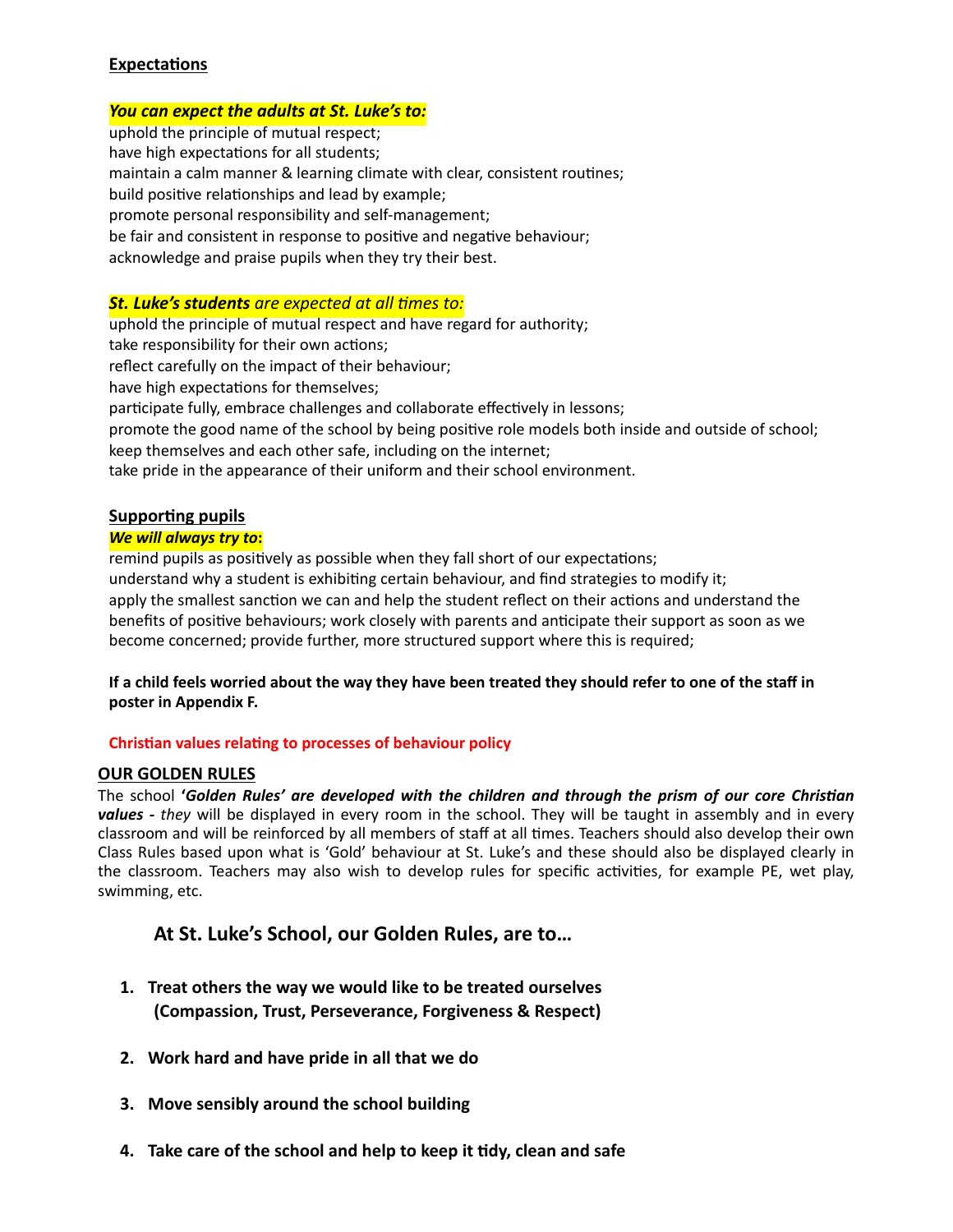#### **WHOLE SCHOOL BEHAVIOUR POLICY: Going for Gold**

#### **Overview**

The principle behind this system is:

- That all pupils have the opportunity to make positive choices about their behaviour and influence outcomes
- That the teachers integrate a system within daily teaching in order to promote positive behaviour and effective behaviour management skills.
- Pupils who are regularly following the rules are noticed and rewarded.
- Pupils are empowered to demonstrate independence in their learning so they are motivated to remain on task

#### **The system requires the following:**

- **A consistent approach that can be used by all staff**
- Whole class/school and individual reward system (could be key stage based)
- Appropriate approaches and consequences are used to manage behaviour
- Teaching of specific positive behaviours and routines.

#### **The system works in the following way:**

- All classes should have their own rules clearly displayed (school rules and values are in communal areas) and feedback about behaviour should be linked to these
- All classes have a display with the children's names on. All pupils start each morning with their name on 'green' to enable each child to have a fresh start each day.
- If pupils make positive individual choices about their behaviour their name moves onto the appropriate colour (bronze, silver, gold).
- If pupils make negative individual choices their name moves onto the following colours (blue, amber, red). It is possible for a child to be restored from blue to green without a text home - providing they have demonstrated a clear change in behaviour.
- Children's names may move up or down the system at any point during the day.



 - Please refer to the laminated cards displayed in each class and around the school to link specific behaviours to colours.

 - Classes are encouraged to develop stimulating and creative displays to promote the 'Go for Gold' policy. Displays should be relevant to the pupils' age and interests and maintained to a high standard at all times.

#### **Rewards**

If they are not motivated by the reward it will not be effective in shaping the child's behaviour. We also acknowledge that any reward system is ineffective if the child does not link the outcome of the reward with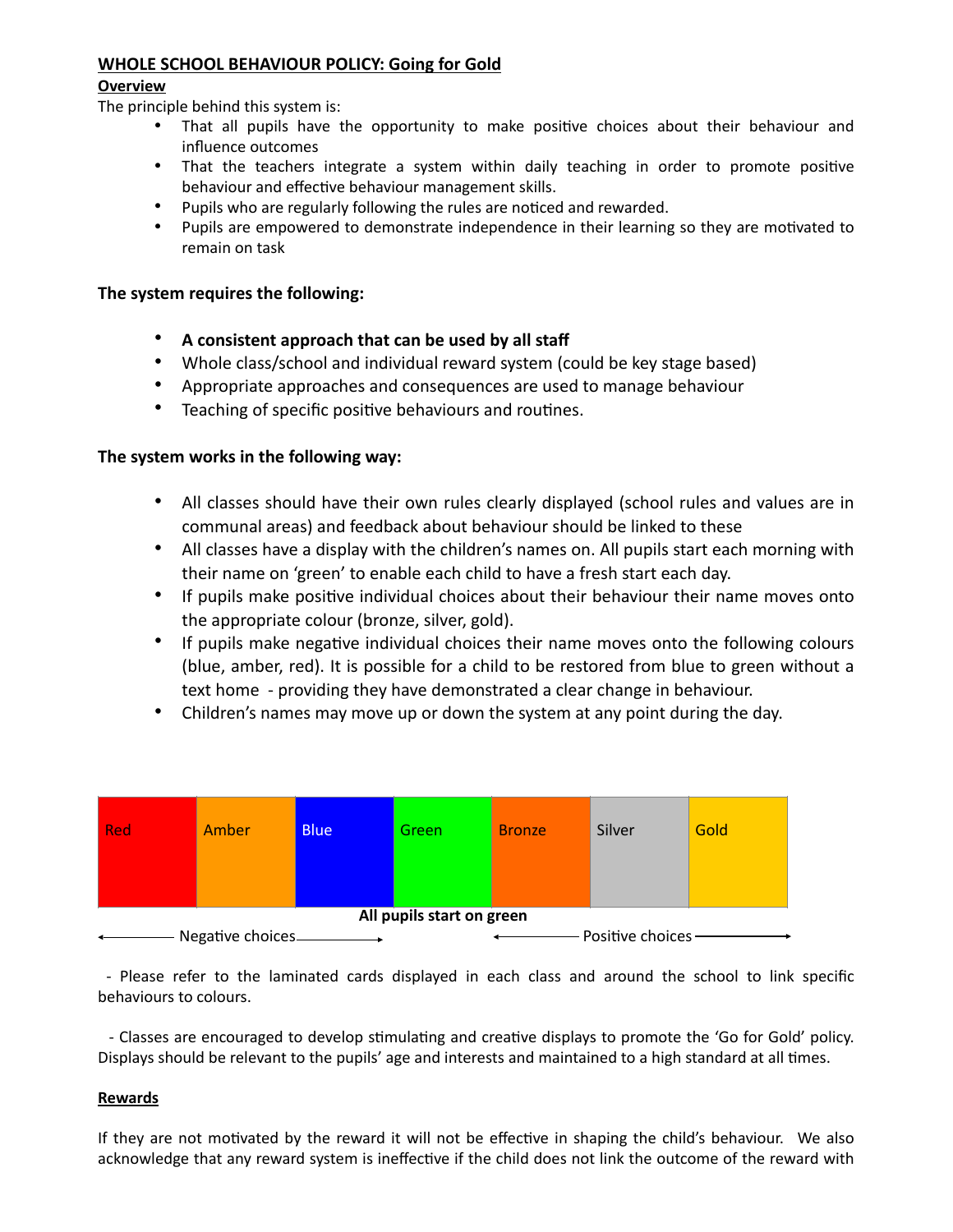the behaviour they have shown to achieve it. Therefore, we endeavour to try to help the child to make a connection as often as possible between their actions and the consequences.

#### **Individual Rewards – can be for academic achievement as well as meeting our core Christian values**

**Praise** – we verbally praise children regularly when we catch them doing the right thing. We acknowledge that some children are more comfortable than others in receiving public praise and we consider this in how we offer praise. It may at times be non verbal e.g. a thumbs up or a smile. We also use proximity praise to shape the behaviour of a child who is not doing the right thing, whereby we praise a child who is making the right choice in the hope that other child not making the right choice will try to change their behaviour in order to receive the same praise.

**Stickers / stamps** – (Infants) these can be awarded for a variety of reasons, celebrating positive learning and behaviour.

**Positive visits to SLT members** – if children have completed a particularly special piece of work or behaved in a particularly positive way a teacher may send their child to visit a member of SLT and they should be given a 'postcard' with a short outline of their achievements to take home to their family.

**Positive phone calls or texts home** – all staff can phone home or send a message home if they feel that they would like parents to know about something a child has done particularly well that day

When a child achieves 'Gold', the teacher will enter the child's name for the Key Stage 1 or 2 assembly on a Tuesday and the child is able to choose an appropriate award on Friday afternoon. If they reach gold x3 in a term then they will receive a 'golden' star badge at the Golden assembly on a Friday which they can wear for a week and a book token. All children who have achieved 'Gold' during a half-term will be invited to the Headteacher's Tea Party.

**\*NB: for a child to achieve Gold, the class teacher must make the ultimate decision – the child must be showing consistent 'Golden' behaviour throughout all parts of the school day, with all staff.**

When a child achieves bronze they get publicly praised in the class and when they achieve Silver they will be publicly praised and receive a certificate for home

#### **Consequences**

As with positive reinforcement, any negative consequences also need to be meaningful to the child (i.e. if a child dislikes going outdoors for playtime, keeping them in with you is not a negative consequence) and explicitly linked to their actions (i.e. the child understands exactly why they have received the consequence). We make every effort to ensure that consequences are applied calmly, firmly and consistently. **Quiet, private reprimands are often more effective than public ones,** although we recognise the need to ensure that the child in question does not find the individual attention rewarding rather than punitive.

Important features of consequences include:

- **A focus upon the behaviour rather than the child. E.g. "that was an unkind thing to do" rather than "you are a very unkind girl".**
- **A message about what the child should do in future;**
- **Consequences appropriate to the behaviour;**
- **Looking for the possibility of praise as soon as possible after the consequence, to encourage more positive behaviour.**

Before moving a child's name down the "Going for Gold" system we use a range of techniques:

- **Planned ignoring**. We recognise that any attention, whether positive or negative, is often a motivator for children. Therefore, wherever possible we give minimal attention to negative behaviour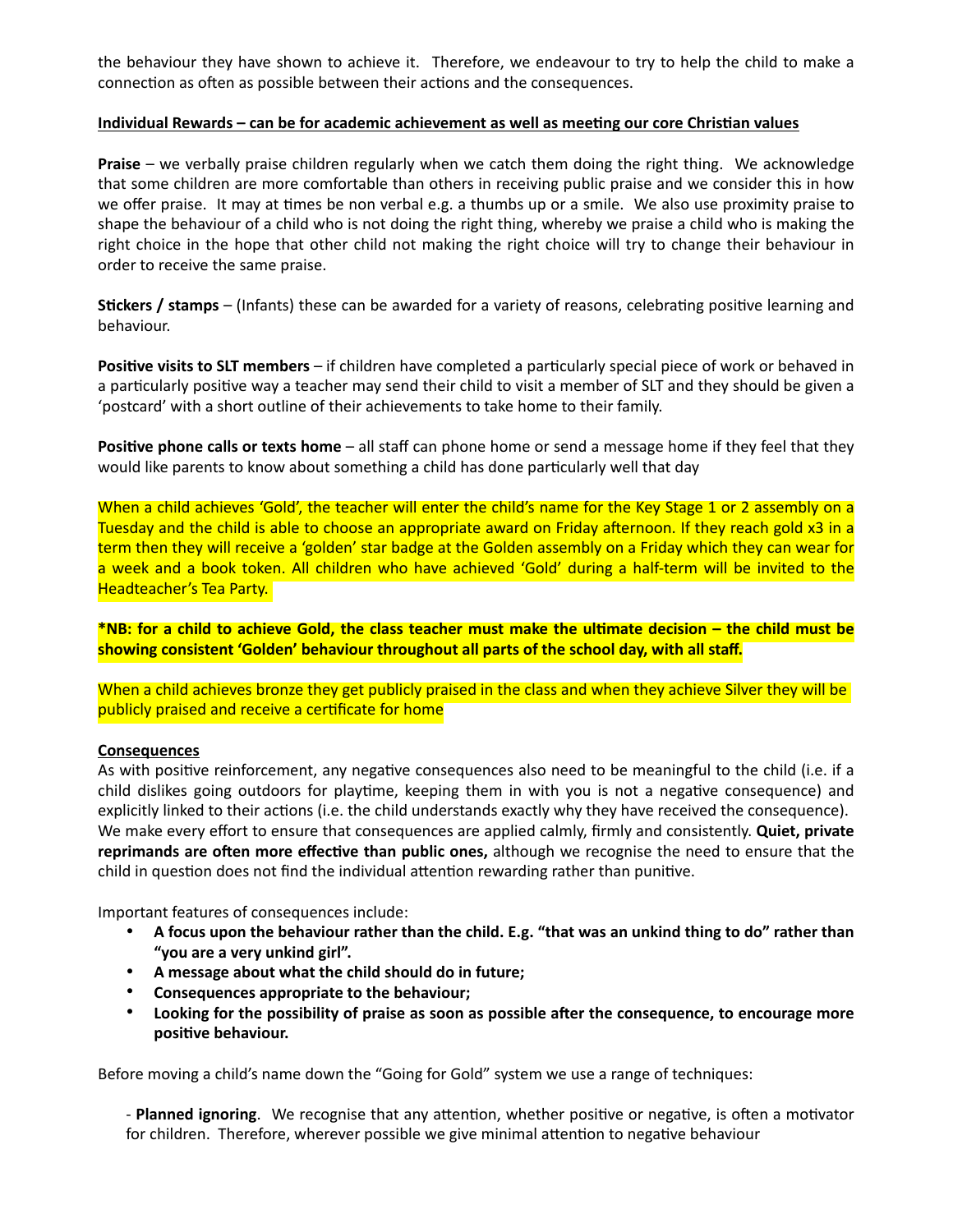- **Modelling**. We demonstrate the desired behaviour. E.g if a child is calling out on the carpet a Teaching Assistant may model sitting up straight and folding their arms.

- **Cueing.** We try to cue behaviour by giving a general reminder of the desired behaviour to the whole class without mentioning the name of the child who is not behaving appropriately. E.g. "I am just reminding everyone that we need to put up our hand if we would like to say something."

-**Shaping.** If a child is partially doing the right thing we can praise them for what they are doing right and ask them to also do something else. E.g. "Well done Courtney, I love the way you are sitting quietly without fidgeting, now I would also like you to show me some eye contact."

- **Proximity Praise**. We praise a child who is doing the 'right thing' when they are sitting next to a child not following instructions. E.g. "I love the way Jack is sitting so beautifully", then magically, Rebecca starts to sit beautifully too!

If a child is "locked into" a negative behaviour and are clearly **choosing** not to follow instructions, again, before we even use the system we may use:

- **Humour.** This does of course depend on the relationship between the adult and child but can be very effective in diffusing situations.

- **Negotiation**. Again, depending on the situation and the relationship we often "make a deal" with the child, this can allow the child to "save face" and not feel that they are completely backing down

**- Transfer adult.** Again, this can allow the child to feel that they have not lost face or if they are feeling angry with one particular adult, a change of adult may diffuse the situation

**- Distraction**. Sometimes it is possible to distract a child out of a negative behaviour pattern. E.g. if a child is tapping a pencil and has not responded to cueing, shaping, modelling etc. the child could be asked to do a small job

Further positive behaviour management strategies are included in Appendix F.

Potential blue behaviours should mean the child receives one clear warning about the consequences of their current behaviour before being moved to blue.

In KS2 at this point the teacher has a number of options, they may choose from the following consequences:

- $\triangleright$  We may choose to not say anything but simply ensure the child has acknowledged that their name has moved with a hope that this jolt may be enough for some children to get back to green
- $\triangleright$  Verbal instruction to change their behaviour
- ➢ Time Out in class (5mins max **Teacher to encourage child to make it back to green!**)
- $\triangleright$  If behaviour not changed Time out with 'Reflection' sheet to be filled out by child and checked by teacher – a photocopy of this will go home with a text for parent to locate sheet

If behaviour fails to improve then:

➢ Then the child should be **moved to amber with a 'referral sheet' filled out and sent to see the DH, HT or in their absence to the school office so a note can be made**

\*NB – Time Out should not be outside the class, in the corridor/shared areas. Pupils going to time out should make this time up during lunch or break.

**At least** one warning is always provided for pupils in between each stage.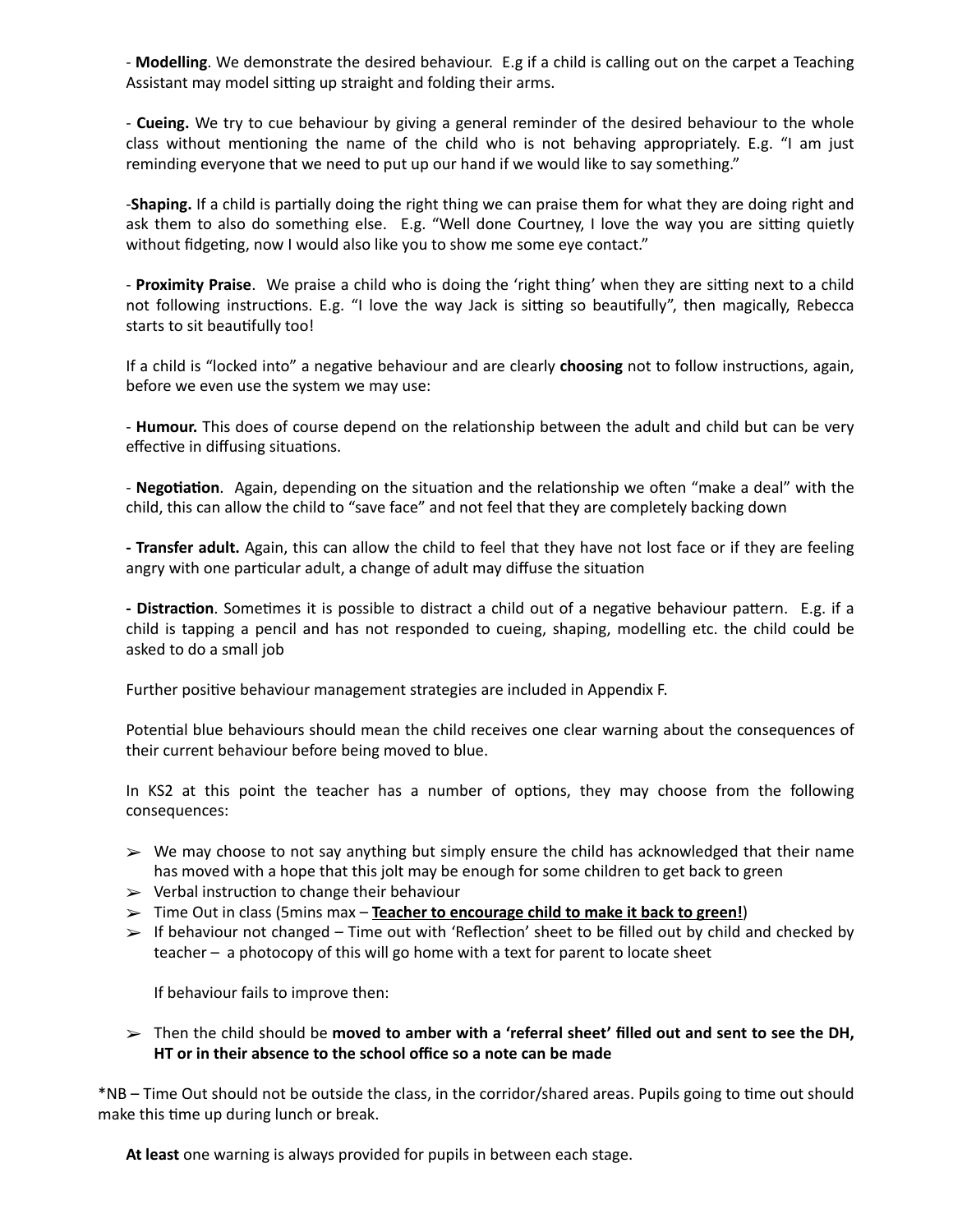If a child shows blue behaviour at lunchtime they will be directed to take up to 10 mins Time Out in the playground. The adult in the playground needs to inform the class teacher of the blue behaviour and the teacher should move the child down.

The next stage on the system is **AMBER** .

In **KS1** teachers may chose from the following consequences:

- $\geq$  "Time Out" in a Buddy Class (15 mins max)
- $\geq$  "Time Out" during break or lunchtime (15 mins max)
- $\triangleright$  And in the most serious situations "Alternative Lunch"

In KS2 the consequence for hitting Amber is to attend Alternative Lunch. (Please see Appendix A for further details). Parents should also be informed by phone from a member of SLT. It is the class teacher's responsibility to ensure that an Amber Incident form is completed and is handed to the member of staff leading Alternative Lunch when they escort their child there.

If a child shows amber behaviour at lunchtime, the midday will refer to the member of SLT on duty. If SLT agrees that the behaviour is Amber, the child will be escorted to Alternative Lunch. The midday staff will inform the class teacher of any pupils who have hit amber during the lunch period.

- the next stage on the system is **RED.** At this stage whether within class or at lunchtime, SLT should be informed and a SLT member will make a decision about appropriate consequence. Consequences may include:

- $\geq$  Alternative Lunch
- $\triangleright$  Parent Meeting
- $\geq$  In school Exclusion
- $\geq$  Fixed Term Exclusion

**\*NB – for a child to move to Red SLT must make this final decision.**

above

**The following table offers examples of the sorts of behaviours which warrant each consequence. Please note that teachers may use discretion and this list only offers examples**

| Colour                  | <b>Examples of behaviours</b>                                                                                                  | <b>Consequence</b>                                                                                                                      |
|-------------------------|--------------------------------------------------------------------------------------------------------------------------------|-----------------------------------------------------------------------------------------------------------------------------------------|
| <b>BLUE</b><br>(Step 1) | $\triangleright$ Shouting / calling out<br>during teaching time<br>$\triangleright$ Getting out of their seat<br>during a task | $KS1$ – the consequence for these pupils is the fact<br>that their name has moved $-$ a Reflection sheet may<br>be scribed by the staff |
|                         | Distracting other children<br>$\blacktriangleright$<br>from learning                                                           | In KS2 teachers may use any of the following:                                                                                           |
|                         | $\geq$ Talking when others are<br>talking                                                                                      | $\triangleright$ Non verbal signal<br>$\triangleright$ Verbal Warning                                                                   |
|                         | Rocking on chairs<br>$\blacktriangleright$                                                                                     | Time Out in class (5mins max)                                                                                                           |
|                         | Not working to the best of<br>$\blacktriangleright$<br>their ability                                                           | $\geq 2^{nd}$ time out leads to Reflection sheet going<br>home                                                                          |
|                         | $\triangleright$ Not co-operating with<br>others                                                                               | $\geq$ Text home to parent – to see Reflection sheet                                                                                    |
|                         | $\triangleright$ Having a negative attitude<br>Incidents on the<br>$\rightarrow$<br>playground involving the                   | * NB pupils who have a 'Reflection' sheet sent home<br>will be monitored by SLT and appropriate<br>intervention will be planned.        |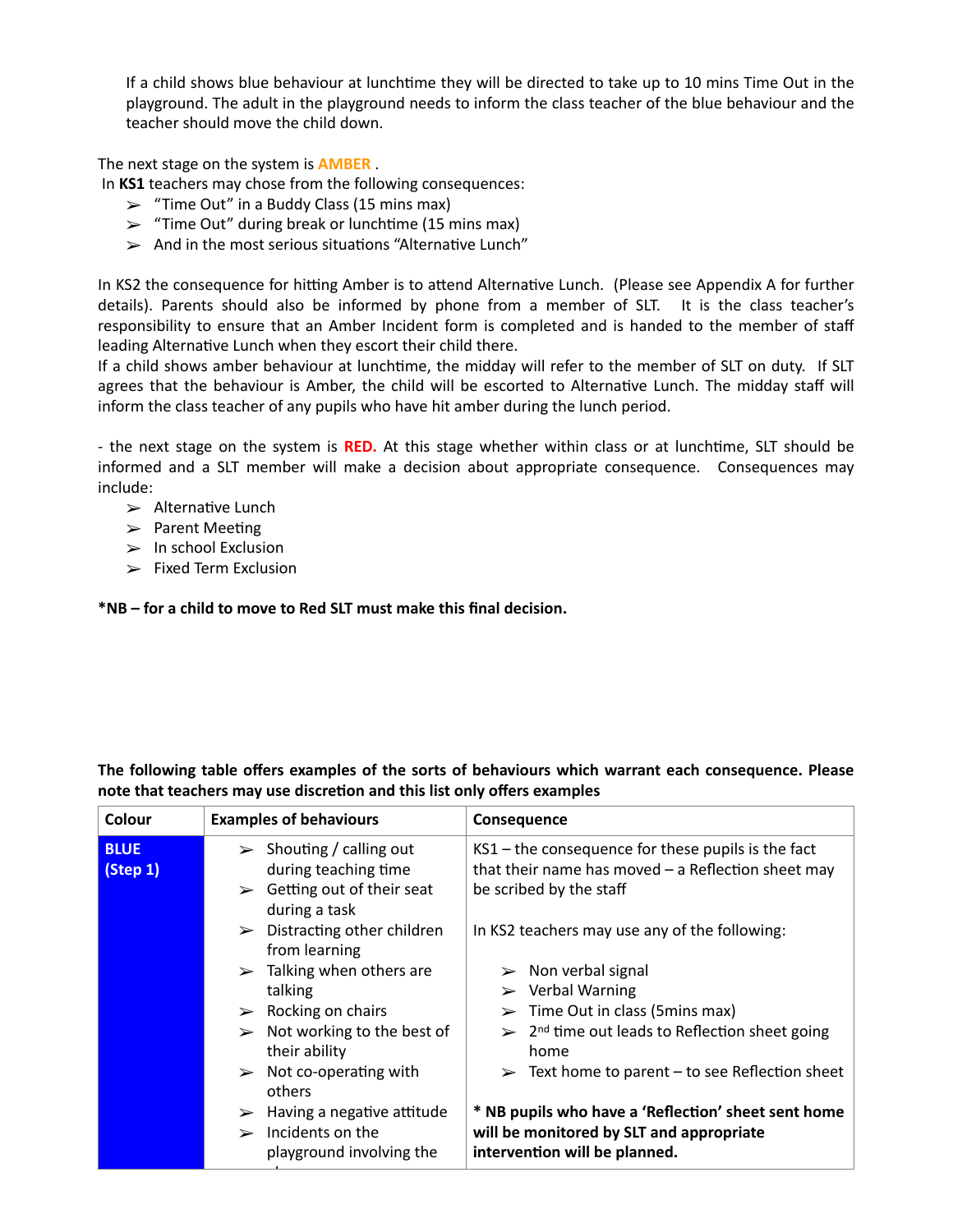| <b>YELLOW</b><br>(Step 2) | $\triangleright$ Repeatedly not following<br>instructions<br>$\blacktriangleright$ Taking or damaging other<br>people's property<br>$\triangleright$ Name calling<br>$\triangleright$ Tormenting other children<br>$\triangleright$ Throwing things<br>$\triangleright$ Rudeness<br>$\triangleright$ Refusal to work<br>$\blacktriangleright$ Incidents on the<br>playground involving the<br>above | KS1 may chose from the following consequences:<br>$\triangleright$ Instant "Time Out" inside the class or in<br>another class<br>$\triangleright$ "Time Out" during break or lunchtime<br>$\ge$ "Alternative Lunch" in only the most serious<br>cases<br>$\geq$ SLT must be informed<br>In KS2 pupils will attend an "Alternative Lunch" and<br>SLT must inform parents by phone.<br>Pupil will attend an alternative lunchtime (see<br>Appendix A for further details of alternative<br>lunchtime) where they will complete a reflection<br>sheet and will discuss their behaviour with the<br>member of staff on duty. If appropriate, they may<br>also spend time completing missed learning.<br>*NB pupils who frequently hit yellow will be<br>monitored by SLT and appropriate intervention will<br>be planned.                                                                                                                                                                                                                                                                                                                             |
|---------------------------|-----------------------------------------------------------------------------------------------------------------------------------------------------------------------------------------------------------------------------------------------------------------------------------------------------------------------------------------------------------------------------------------------------|---------------------------------------------------------------------------------------------------------------------------------------------------------------------------------------------------------------------------------------------------------------------------------------------------------------------------------------------------------------------------------------------------------------------------------------------------------------------------------------------------------------------------------------------------------------------------------------------------------------------------------------------------------------------------------------------------------------------------------------------------------------------------------------------------------------------------------------------------------------------------------------------------------------------------------------------------------------------------------------------------------------------------------------------------------------------------------------------------------------------------------------------------|
| <b>RED</b><br>(Step 3)    | $\triangleright$ Walking out of class<br>Racism<br>$\blacktriangleright$<br>$\triangleright$ Intimidating behaviour<br><b>Bullying</b><br>➤<br>Fighting<br>$\blacktriangleright$<br>$\triangleright$ Swearing<br>$\triangleright$ Stealing<br>$\triangleright$ Serious playground incident<br>$\triangleright$ Continuation of yellow<br>behaviours (more than 3<br>ALs in a week)                  | CT should inform SLT. Parents to meet SLT. SLT will<br>choose from the following consequences:<br>$\triangleright$ Alternative Lunch<br>$\triangleright$ Parent Meeting<br>$\triangleright$ Setting up of individualised behaviour plan<br>In school Exclusion<br>$\blacktriangleright$<br>$\triangleright$ Fixed Term Exclusion<br>If appropriate, the pupil may be immediately<br>removed from their class / playground and if a<br>member of SLT deems it appropriate, they could be<br>"internally excluded". (see appendix c for further<br>details of internal exclusions)<br>If the pupil continues to exhibit 'Red' behaviours then<br>the SLT, Class Teacher and Parent and possibly SENCO<br>will meet. Additional provision may be put in place<br>such as; an IBP, a learning mentor, a Nurture group<br>referral to BSS or a CAMHS referral. Advice may be<br>sought from our Inclusion Advisor or Educational<br>Psychologist and we will consider whether an Early<br>help plan should be initiated and / or a referral to<br>RIET should be made. These children should be<br>discussed at the vulnerable children group meeting. |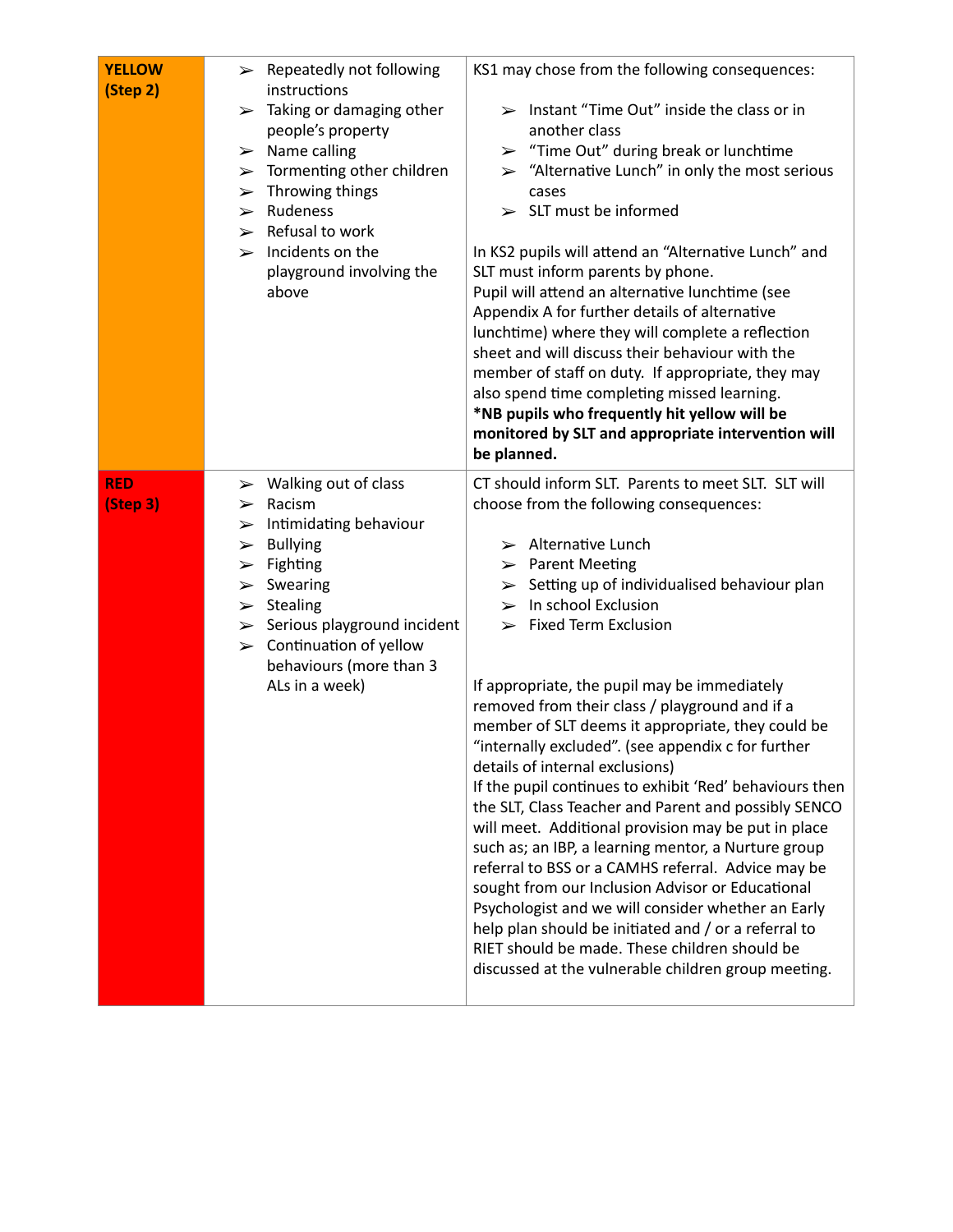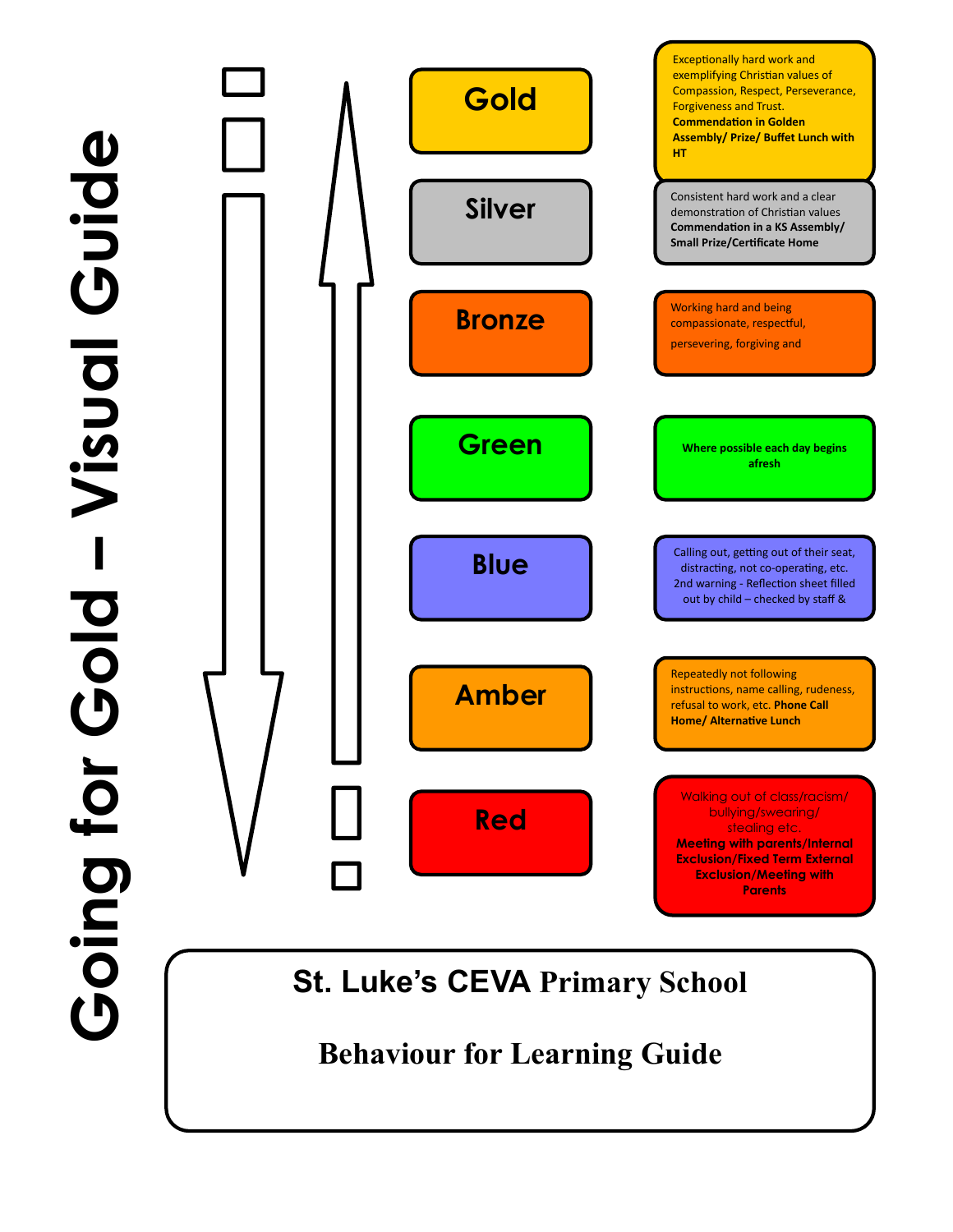#### **SEN / Inclusion**

All staff should be mindful of pupils who have been identified as having Special Educational Needs (SEN) when using the system. SEN may include Speech, Language and Communication Needs (SLCN), Social, Emotional and Mental Health Needs (SEMH), Learning Difficulties, Physical Impairments or Medical Needs. **Consequences such as Alternative Lunch are not aimed for pupils with SEN although may occasionally be deemed appropriate.** 

#### **Racism, Sexism, Homophobia and other diversity incidents (see also Anti Bullying policy)**

Racist, sexist, homophobic or other discriminatory comments are not tolerated and should be reported to a senior member of staff immediately. **All incidents should be logged in writing on a** *Racist Incident Form.* (These are kept in the staff shared area in the proforma file.) The incident will be fully investigated and recorded – and where appropriate reported to the Local Authority. Governors are also kept informed of such incidents. Guidance will be given to show the pupil why these remarks are so damaging and unacceptable.

#### **Exclusion**

External exclusion will only be implemented in extreme circumstances or as a last resort where all other forms of action have failed to improve a child's behaviour.

The London Borough of Newham's criteria for exclusions are as follows:

#### **Monitoring of behaviour at our school**

Class Teachers each have a responsibility to monitor the behaviour of pupils within their class. All incidents of Blue, Amber and Red behaviour should be recorded on the Safeguard system. Class Teachers should meet with parents of any pupils causing concern in the first instance and if the issue is not resolved then flag up to a member of SLT who will meet with parents.

The Deputy Head Teacher with responsibility for behaviour will monitor and analyse behaviour on a half termly basis at a whole school level and will ensure appropriate action is taken to address any concerns. This behavior monitoring will be reported regularly to the Senior Leadership Team and school governors.

Agreed by the Governing Body ……………………………………….

Date for review: **September 2021**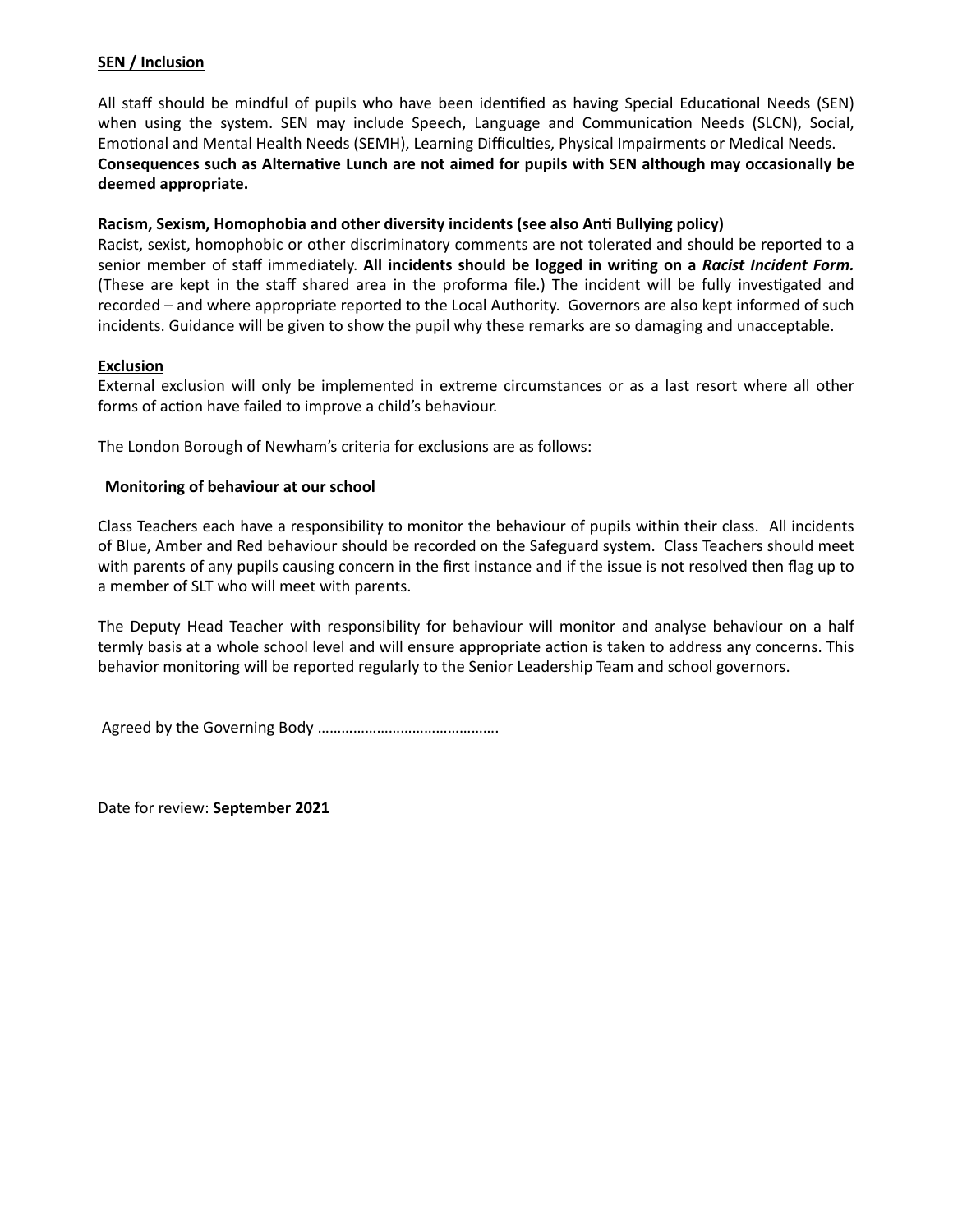## **Appendix A**

# **Alternative Lunch Protocol**

- AL is for any pupil who has displayed **AMBER** behaviour from the afternoon session of the previous day until lunchtime that day.
- AL is not intended for pupils with SEN although may occasionally be deemed appropriate.
- Only one AL should ever be given at any time.
- AL will take place in a designated room from 12.00pm to 12.30pm most usually the meeting room or HT room. If you have someone for AL you should inform a member of SLT asap.
- Alternative Lunch will usually be staffed by a senior member of staff
- Where possible a pupil should make their own way to AL but be escorted if it is deemed necessary.
- Class Teachers should ensure an "Alternative Lunch Form" has been completed and handed to the member of staff on duty.
- Those children in AL will be monitored. In the event of any child repeatedly attending AL, further intervention will be considered.
- Pupils will reflect on their behaviour in silence.
- They will then complete a reflection sheet.
- The member of staff on duty will spend time with the pupil reflecting upon their behaviour.
- If deemed appropriate, the pupil may also complete some missed learning.
- Pupils will go to lunch at 12.30 and go out to playground for the last 10 mins of lunchtime.
- Every pupil starts the afternoon session afresh and it is the class teacher or member of staff in the class's responsibility to support the pupil to get back on green asap.
- It is SLT's responsibility to inform parents / carers that their child attended AL.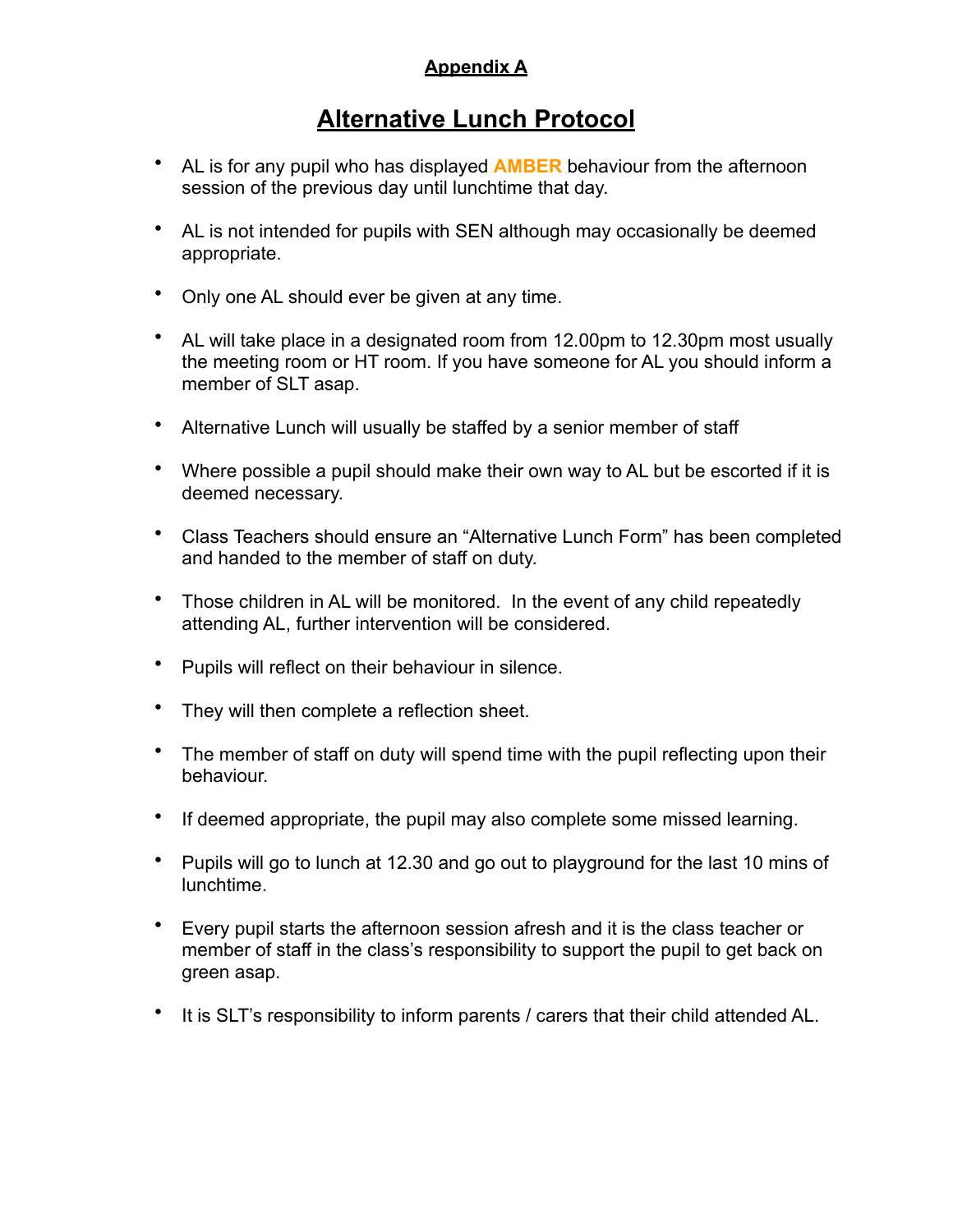### **Appendix B**

# **Amber Behaviour – Alternative Lunch**

| Name of Pupil: ___________                | Class: | Date:                        |
|-------------------------------------------|--------|------------------------------|
|                                           |        | Time:__________              |
| Reason for hitting Amber: (please circle) |        |                              |
| Not following Instructions<br>٠           |        |                              |
| Taking / Damaging other people's property |        |                              |
| Name calling                              |        |                              |
| Tormenting other children<br>٠            |        |                              |
| Throwing things                           |        |                              |
| <b>Rudeness</b>                           |        |                              |
| Refusal to work                           |        |                              |
| Playground incident                       |        |                              |
|                                           |        |                              |
| Further comments:                         |        |                              |
|                                           |        |                              |
|                                           |        |                              |
|                                           |        |                              |
|                                           |        |                              |
|                                           |        |                              |
| Signed:                                   |        | (Class teacher / SLT member) |

Please ensure this form is completed and handed to the member of staff in the reflection room when you escort your child to Alternative Lunch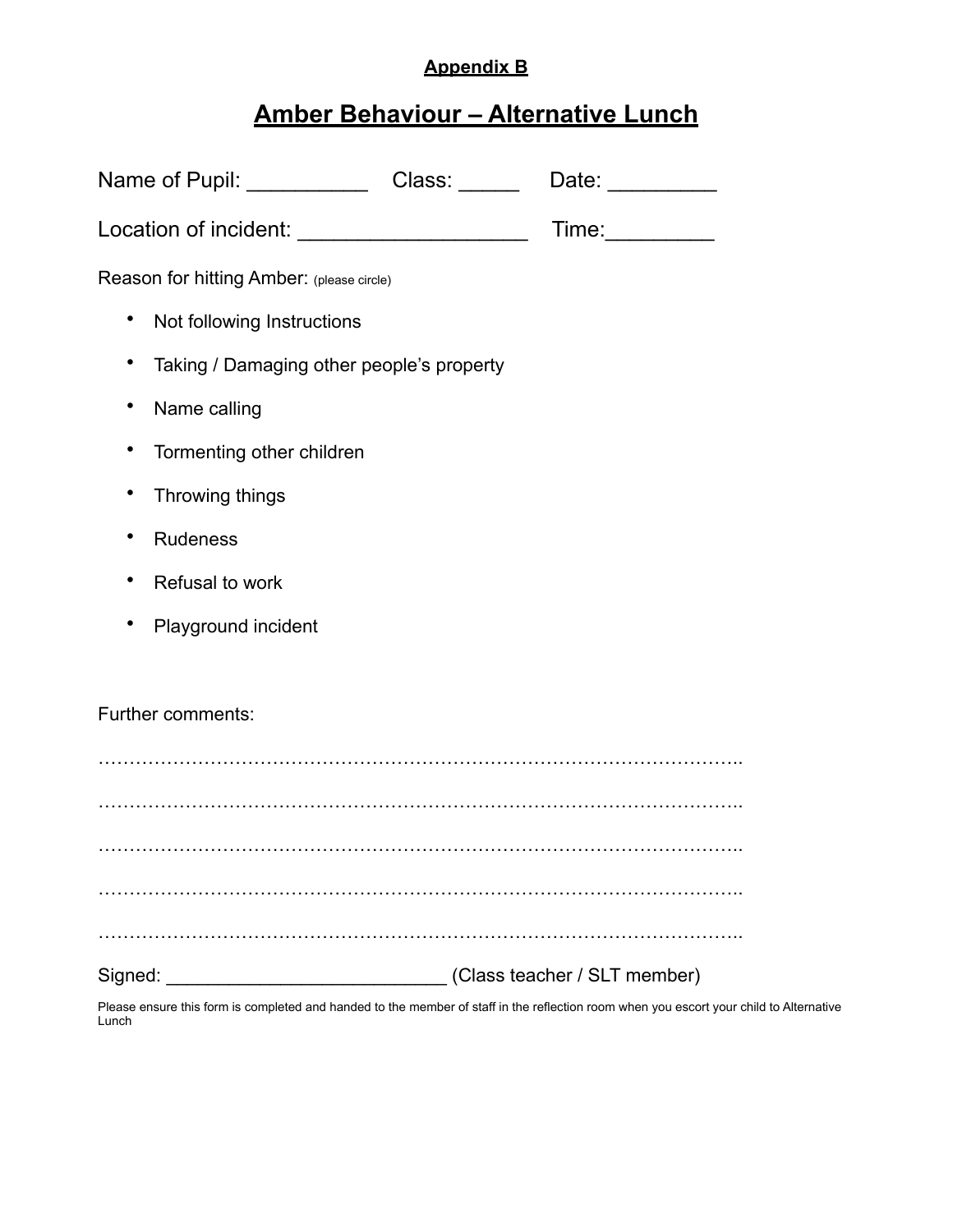## **Appendix C**

# **Internal Exclusion Protocol**

- If a pupil displays **RED** behaviour, the class teacher should involve a member of SLT who may decide the pupil needs to be "internally excluded".
- During an internal exclusion the pupil must work outside of their class either with a member of SLT, or within another class for an agreed fixed period, usually no more than half a day – a member of SLT **MUST** be informed
- The child will complete a prepared work pack at their appropriate level. They will work independently and should be given minimal attention.
- For an Internal Exclusion to be completed successfully the child must sit calmly and quietly in their seat and complete their sheets independently. If the child does require support they need to stay in their seat and politely ask for help.
- Ideally, the child will have shown that they are following the school Golden Rules and have turned their behaviour around. Once they have completed their work pack they should then have a short discussion with the member of staff supervising about which rule they broke and consider whether any further reparation needs to take place prior to returning to class (e.g. mediation with another child, genuine apology to member of staff).
- If the child is showing they are ready to return to class, either the member of staff on duty, or a member of SLT will escort them back to their classroom. If any reparation needs to take place this should do so, with agreement from the class teacher, then all adults need to welcome the child back to class and give them a fresh start.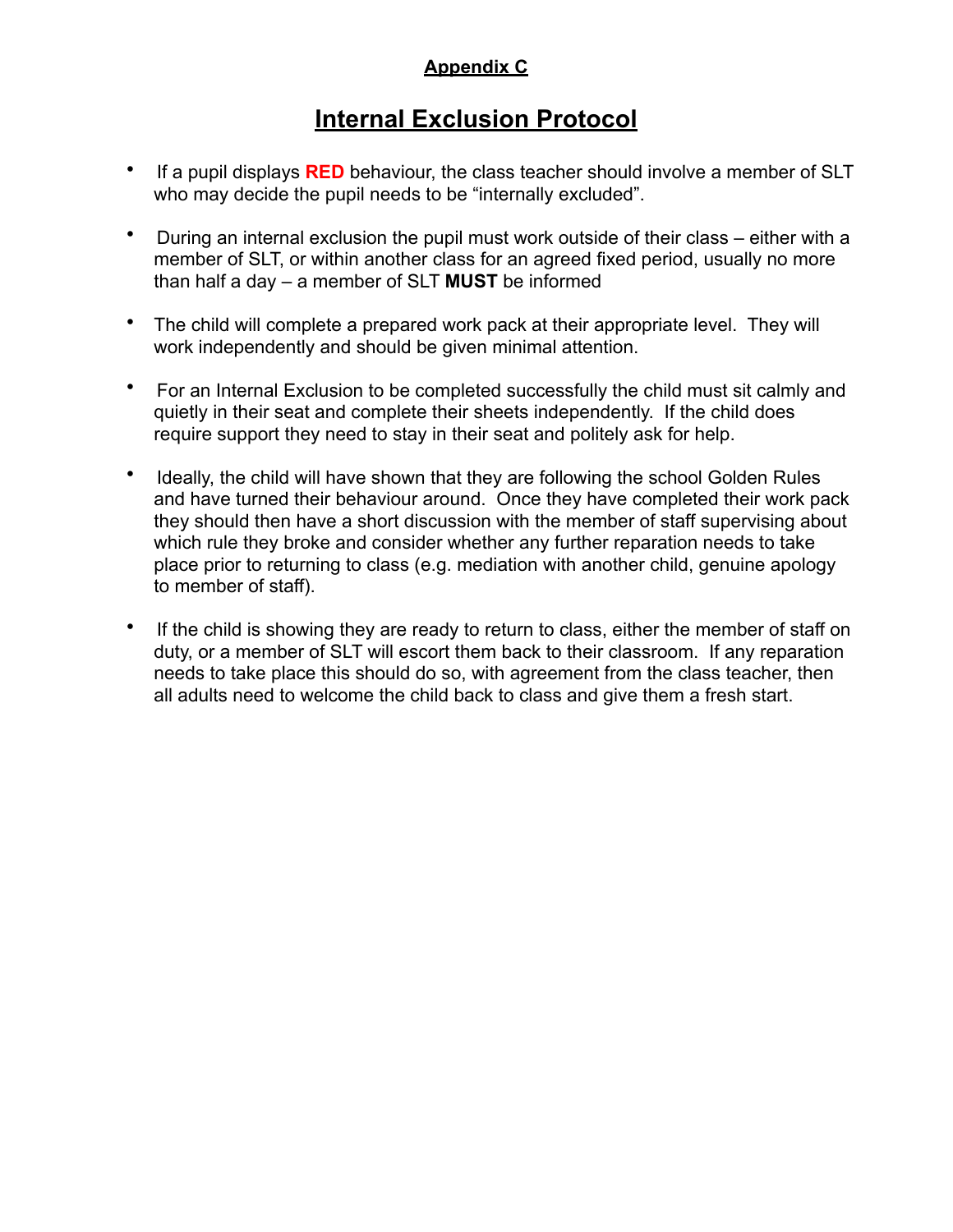# **Appendix D**

# **Red Behaviour**

Please ensure this form is completed and handed to a member of SLT if a pupil hits Red on the staged consequence system

| Name of Pupil: Name of Pupil:                                                                                                                                                                                                                                                |                   | Date: and the part of the set of the set of the set of the set of the set of the set of the set of the set of the set of the set of the set of the set of the set of the set of the set of the set of the set of the set of th |                    |
|------------------------------------------------------------------------------------------------------------------------------------------------------------------------------------------------------------------------------------------------------------------------------|-------------------|--------------------------------------------------------------------------------------------------------------------------------------------------------------------------------------------------------------------------------|--------------------|
| Reason for hitting Red: (please circle)                                                                                                                                                                                                                                      |                   |                                                                                                                                                                                                                                |                    |
| ٠<br>Walking out of class<br>$\bullet$<br>Racism<br>Intimidating behaviour<br>٠<br>$\bullet$<br><b>Bullying</b><br>Fighting<br>٠<br>Swearing<br>٠<br>Stealing<br>٠<br>٠<br>Serious playground incident<br>Continuation of Yellow behaviours (more than 3 ALs in a week)<br>٠ |                   |                                                                                                                                                                                                                                |                    |
| Further comments:                                                                                                                                                                                                                                                            |                   |                                                                                                                                                                                                                                |                    |
| Signed: __________________________________(Class teacher / SLT member)                                                                                                                                                                                                       |                   |                                                                                                                                                                                                                                |                    |
|                                                                                                                                                                                                                                                                              | <b>SLT</b> member |                                                                                                                                                                                                                                | To be completed by |
| <b>Consequence of behaviour:</b> (please circle)<br>٠<br>Class teacher met with parent<br>SLT met with parent<br><b>Internal Exclusion</b><br><b>Fixed term Exclusion</b><br>٠<br>Further comments:                                                                          |                   |                                                                                                                                                                                                                                |                    |
|                                                                                                                                                                                                                                                                              |                   |                                                                                                                                                                                                                                |                    |
|                                                                                                                                                                                                                                                                              |                   |                                                                                                                                                                                                                                | Date:              |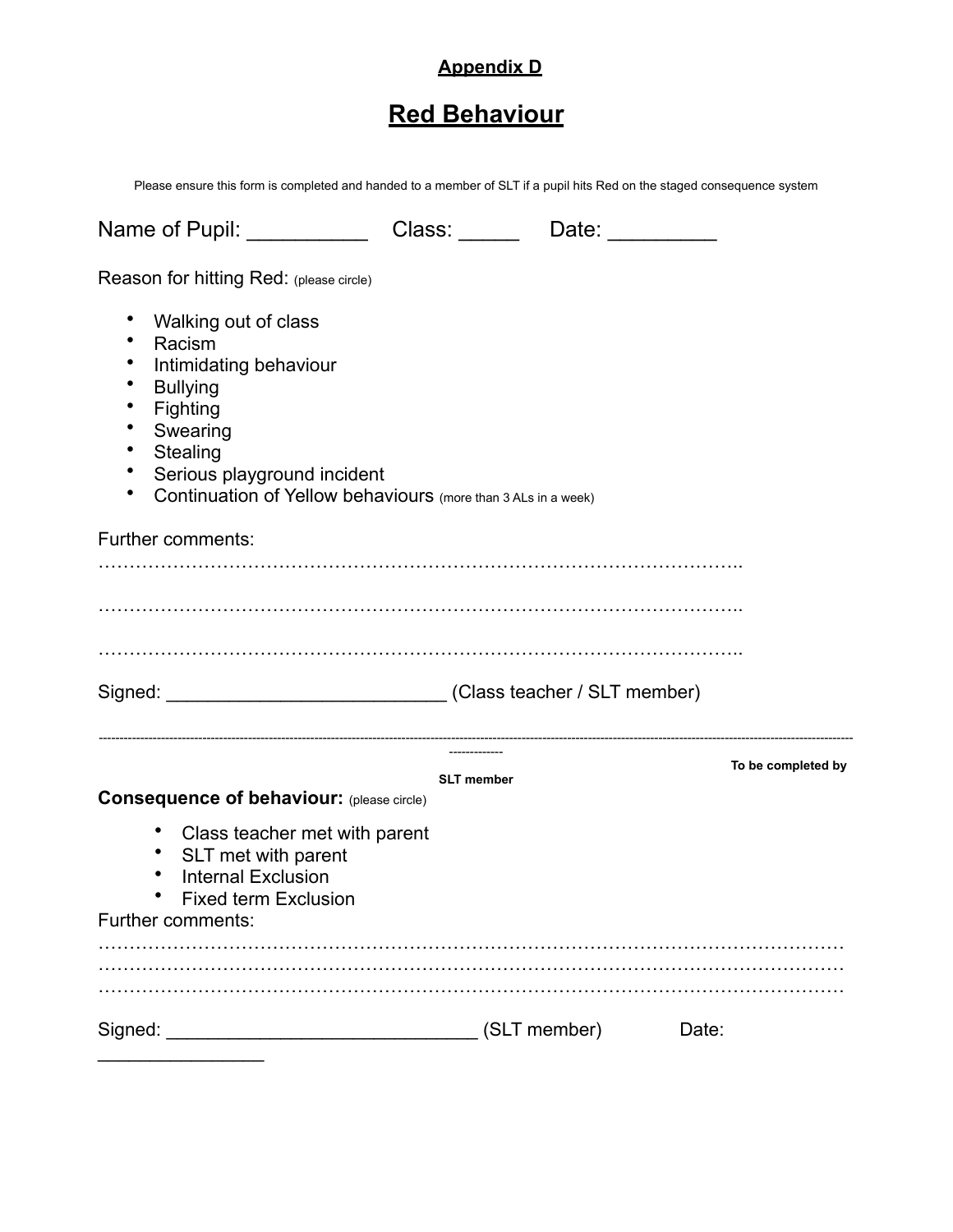## **Appendix E**

# **Strategies for Positive Behaviour Management**

To manage pupil's behaviour successfully, it is important to preserve the child's dignity and support their self-esteem. Remember it isn't just what you do or say, equally important is how you say it. Often conflict arises out of minor irritation or frustration. This can be kept to a minimum by preventative methods. Try to catch things early on.

| <b>Have clear rules</b><br>and routines             | Make sure you have made explicit what is expected and everyone<br>is clear what they should do. Routines have to be constantly<br>referred to and positively reinforced. Like: "Well done for<br>remembering to put your hand up when you want a turn."                                                                                      |
|-----------------------------------------------------|----------------------------------------------------------------------------------------------------------------------------------------------------------------------------------------------------------------------------------------------------------------------------------------------------------------------------------------------|
| Be aware of your                                    | 1. Body language<br>2. Language used<br>3. Teaching style<br>4. Tone of voice                                                                                                                                                                                                                                                                |
| <b>Certainty not</b><br>severity                    | Be consistent. It is the certainty of a response and the follow up<br>that has the most impact on positive behaviour management not<br>the severity. Pick up the minor yet important things regularly. It will<br>help prevent major incidents occurring.                                                                                    |
| <b>Separate the</b><br>person from the<br>behaviour | Give the message:<br>I like you. I don't like what you are doing."<br>When delivering a request always gain the pupil's attention first.<br>Say the pupil's name<br>Establish eye contact<br>It engages the pupil and they are more likely to comply with the<br>request.<br>Say thank you even if they haven't acceded to your request. It  |
| <b>Phrase your</b><br>requests positively           | Say exactly what you want the pupil to do. Break down the<br>behaviours into component parts e.g.<br>Listening - put any equipment in your hand down, turn your chair<br>to face me, sit still, rest your hands in a comfortable position and<br>give me eye contact - thank you.<br>A positive ethos can be created by asking, not telling. |
| <b>Catch them getting</b><br>it right               | Catch pupils carrying out a request and reinforce with praise, rather<br>than react negatively when someone gets it wrong.<br>Say thank you, well done, terrific.<br>If this feels difficult then smile and nod in some form of                                                                                                              |
| <b>Use tactical</b><br>ignoring                     | Where you can, ignore behaviours that may be specifically<br>designed to gain negative attention. It helps to respond positively<br>immediately they engage in the desired behaviour.                                                                                                                                                        |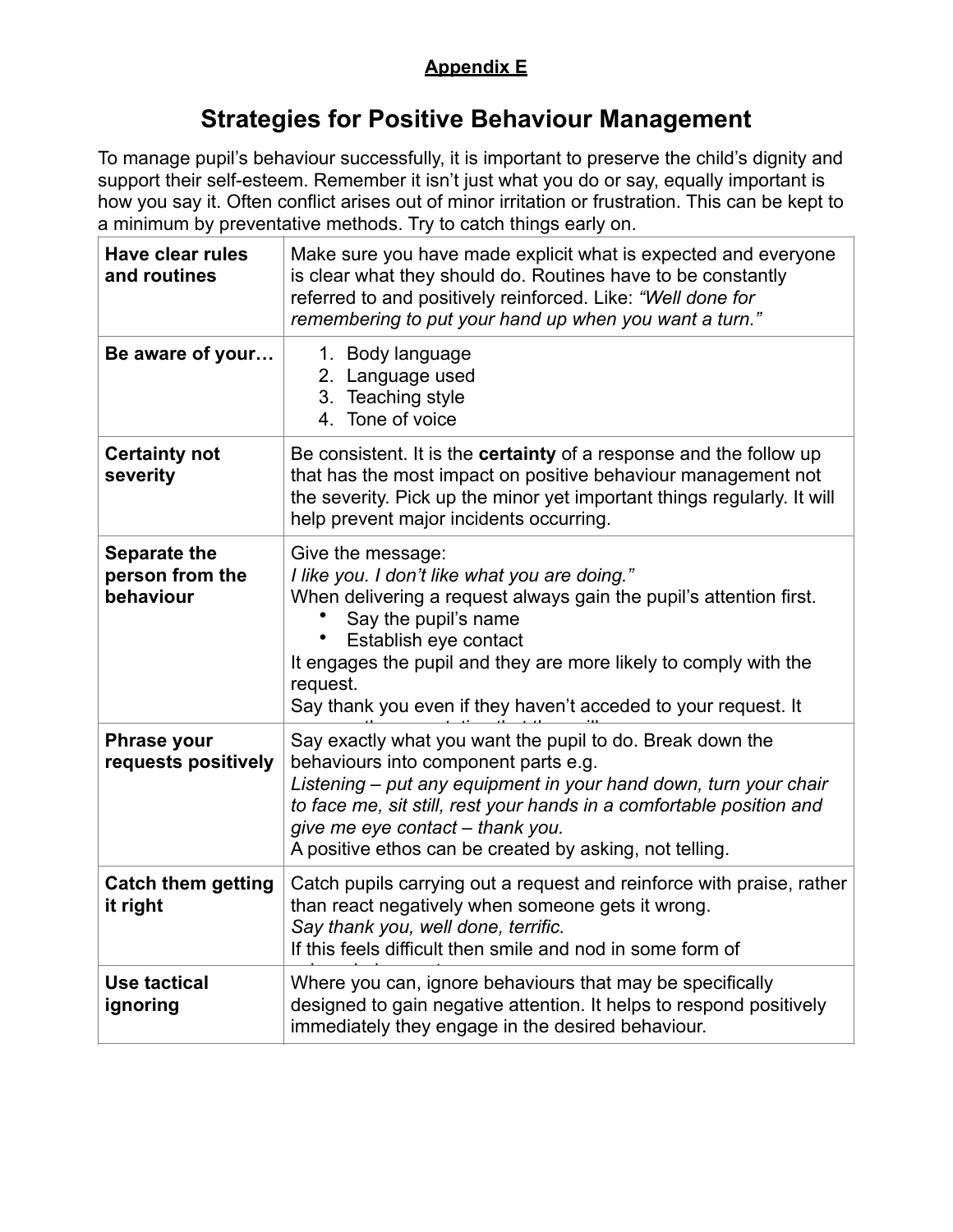| Attempt to re-<br>frame situations              | This reasserts the required behaviour without getting into conflict in<br>the current situation.<br>Adult: John, what should you be doing now?<br>Child: I'm just<br>Adult: Yes, I can see that you are but what should you be doing?<br>Child says then does the required behaviour (hopefully) and the<br>adult can reinforce this with praise.<br>Well done. Thank you. Good lad.                                                                                                                                                                                                                                                                                                                                                                                                                                                                                                                      |
|-------------------------------------------------|-----------------------------------------------------------------------------------------------------------------------------------------------------------------------------------------------------------------------------------------------------------------------------------------------------------------------------------------------------------------------------------------------------------------------------------------------------------------------------------------------------------------------------------------------------------------------------------------------------------------------------------------------------------------------------------------------------------------------------------------------------------------------------------------------------------------------------------------------------------------------------------------------------------|
| <b>Avoid conflict</b>                           | Remember what your aim is. If it is to get a piece of worked<br>finished then e.g.<br>Child: I want to work on the computer.<br>Adult: Yes (agree) you can work on the computer later/this<br>afternoon/tomorrow/when it is your turn, but right now, John, what<br>you need to do isMake sure they can do it.                                                                                                                                                                                                                                                                                                                                                                                                                                                                                                                                                                                            |
| <b>Stick to the</b><br><b>Primary Behaviour</b> | Stick to the <b>Primary</b> behaviour. Remember what the real issue is.<br>Pupils are adept at trying to deflect attention (whilst paradoxically<br>seeking it at the same time). Don't get caught up in secondary<br>behaviours, these often become the source of conflict e.g. you<br>make a request, the pupil responds with an attack: Why don't you<br>tell him/her? It's always me! The adult frequently becomes caught<br>up in secondary behaviours. This is much harder to resolve<br>because you are being counter challenged and accused of being<br>unfair. Now it's personal. The actual conflict has nothing to do<br>with the primary event. The conflict is now about personal issues<br>and feelings which become much harder to resolve. It is our<br>responsibility as adults to understand our own feelings and try not<br>to act on them in these situations. Go back to the primary |
| Offer choices or<br>the illusion of<br>choice   | You can do this (describe the expectation) or you can do that<br>(describe the consequence).<br>Nothing is not a choice. Choices allow the child to safe face, thus<br>defusing anger. NB: it must be a real choice, not a threat.                                                                                                                                                                                                                                                                                                                                                                                                                                                                                                                                                                                                                                                                        |
| No blame                                        | On many occasions this is an appropriate strategy: It doesn't<br>matter what we need/what we want now is state the next thing<br>that the pupil needs to do. There are many variations on this.<br>Support children in taking responsibility for their own behaviour. It<br>makes it harder for them not to do what they just agreed.                                                                                                                                                                                                                                                                                                                                                                                                                                                                                                                                                                     |
| Try to understand<br>what is happening          | This may sound unreasonable particularly if you are angry.<br>However, most people want us to see situations from their point of<br>view, even if ultimately we don't agree. It is also true that once you<br>know someone understands your point of view you are more able                                                                                                                                                                                                                                                                                                                                                                                                                                                                                                                                                                                                                               |
| <b>Stay calm where</b><br>possible              | If you raise the temperature, the child and the group will go up with<br>you. Wherever possible try to bring the temperature down.<br>Children, like adults, need time to think through and process<br>difficult interactions with others. Therefore with challenging pupils,<br>give them time to think and time to manage their feelings as well.<br>This gives them space and an opportunity to carry out your request                                                                                                                                                                                                                                                                                                                                                                                                                                                                                 |